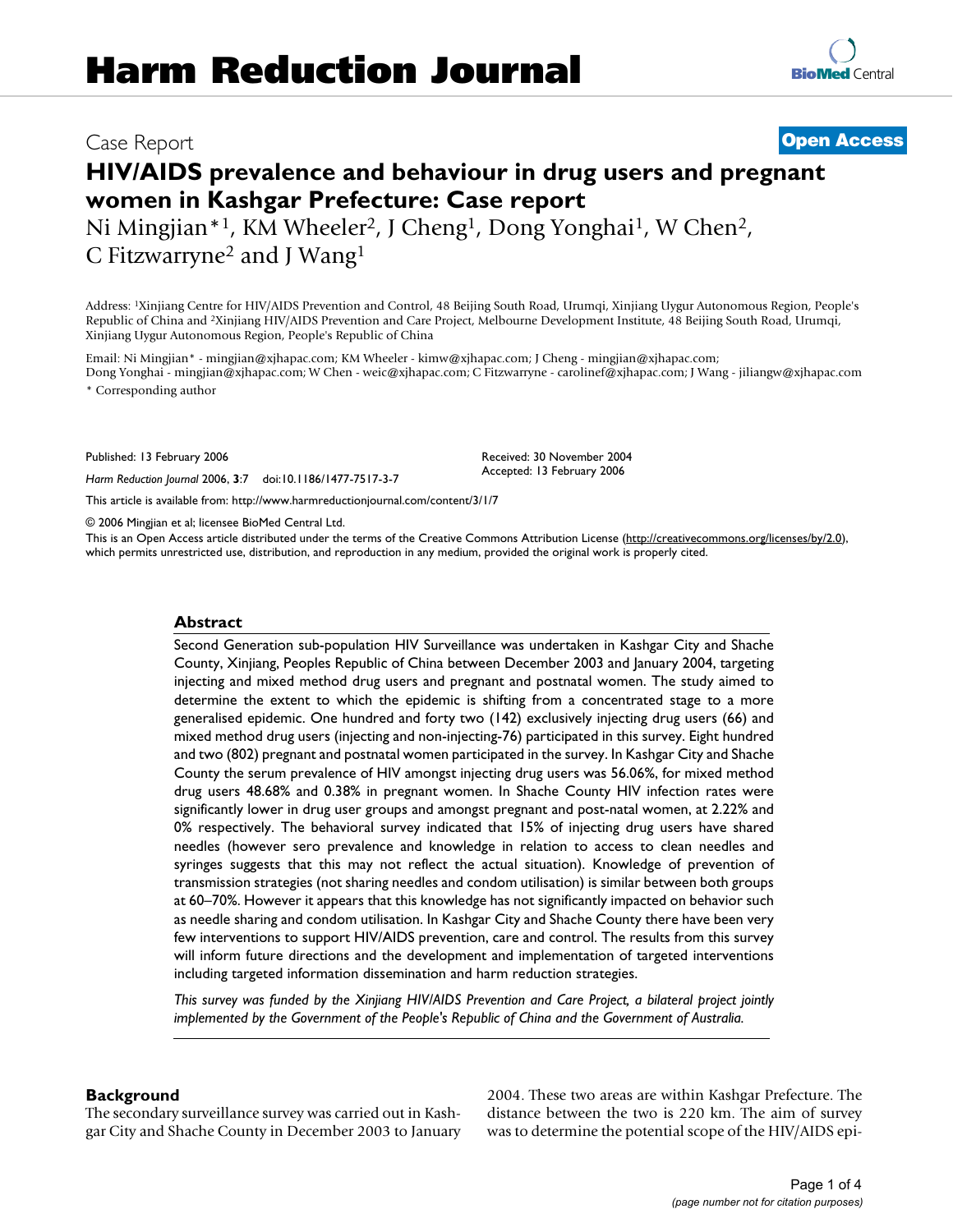demic in Kashgar and whether there was evidence to suggest that this had changed from a concentrated epidemic to a generalised one. There was a cumulative total of 160 HIV positive people in Kashgar Prefecture in June 2003 [1]. These low numbers were of concern when compared with other parts of Xinjiang (in Yining and Urumqi City where the numbers were over 3000 people in both sites) where injecting drug use was high. The survey was managed by the Xinjiang Regional AIDS Prevention Center at the Center for Disease Control (CDC) in collaboration with the Kashgar Prefecture CDC. The results of the survey will be used to inform the development of targeted interventions to specific populations.

# **Methods**

The 400 participants in the drug user group were registered and unregistered drug users. Among them 310 were from Kashgar City and 90 from Shache County. Participants were mostly men (87.8%) however 49 women participated (12.3%). In the drug user group 142 participants identified themselves as being injecting or mixed method drug users. Serum samples from 802 antenatal and postnatal women were used for this survey. There were 540 participants from Shache County and 262 were from Kashgar City.

The survey was undertaken using anonymous and unlinked serum sampling and a behavioral survey. Investigators confirmed the number of samples by equal probability clustered random sampling. Stratified equal opportunity random sampling was used based on distribution of potential participants using specific settings (for example closed and open settings for drug users). All participants were aware that they were participating in the survey and signed a consent form to have blood taken.

# *Behavioural questionnaires*

All participants completed behavioral questionnaires during face-to-face interviews. The questionnaires included information on general health, knowledge about HIV/ AIDS, attitudes to people living with HIV/AIDS (PLWHA), beliefs in relation to HIV/AIDS prevention and identified at-risk behaviors for HIV/AIDS transmission. At the same time a 5 ml blood sample was taken for serum analysis.

# *Serum analysis*

Serum analysis for HIV/AIDS was carried out using two ELISA tests on each blood sample. Where both tests were positive this was considered an HIV positive result. Anti - HIV-1/HIV-2 enzyme immunoassay and anti -HIV- 1/ HIV-2 enzyme immunoassay were used.

# **Results**

# *HIV prevalence*

In the drug user group the sero-prevalence of HIV/AIDS (24.5%) was significantly higher than in the pregnant and postnatal women group (0.13%) indicating that the epidemic remains predominantly within the drug using community. In the injecting and mixed method group (35% of the drug user group) HIV prevalence was significantly higher (56.06% and 48.68% respectively) than in the non-injecting group (8.91%).

When results are disaggregated by area the seroprevalence of HIV was higher in Kashgar City for drug users than pregnant and postnatal women (30.65% and 0.38% respectively) than in Shache County (2.22% and 0% respectively). HIV seroprevalence in the injecting drug user population for Kashgar City (51.42%) indicates a significant HIV epidemic for this population while in Shache County the number of injecting drug users was too small (2) to draw a conclusion.

In recent years there are more reports of HIV in women. In Xinjiang in 2003 (case reporting data) the prevalence of HIV in women was 2.85% for sexual intercourse as the route of transmission and 4.91% from other routes. Women now represent 13.0% of reported cases in Xinjiang [1,2]. In the drug user group for this surveillance the seroprevalence is 4.87% higher in women compared to men.

Injecting drug users who are women are significantly less affected by HIV than men (33% compared to 50.4% respectively). However, when comparing the non-injecting HIV positive group women have a higher prevalence than men (12.9% and 8.29% respectively).

# *Behavioral factors impacting on HIV prevalence*

Knowledge in relation to HIV/AIDS transmission routes ranged between 60–70% for both groups however the pregnant and postnatal women group had higher levels of understanding (40–50%) in relation to how HIV/AIDS is not transmitted than the drug user group (20–30%).

One variable affecting knowledge and skills is basic education [3]. However there is little variation in basic education between the groups. Location may have an impact on access to higher level education. In a study in Urumqi City 17% of drug users had education to vocational or university education level [4].

Access to information through health services may be a determinant of the differences in knowledge between the two groups. The majority of the pregnant and postnatal women group had received regular antenatal checks where information is provided (686 or 85.5%).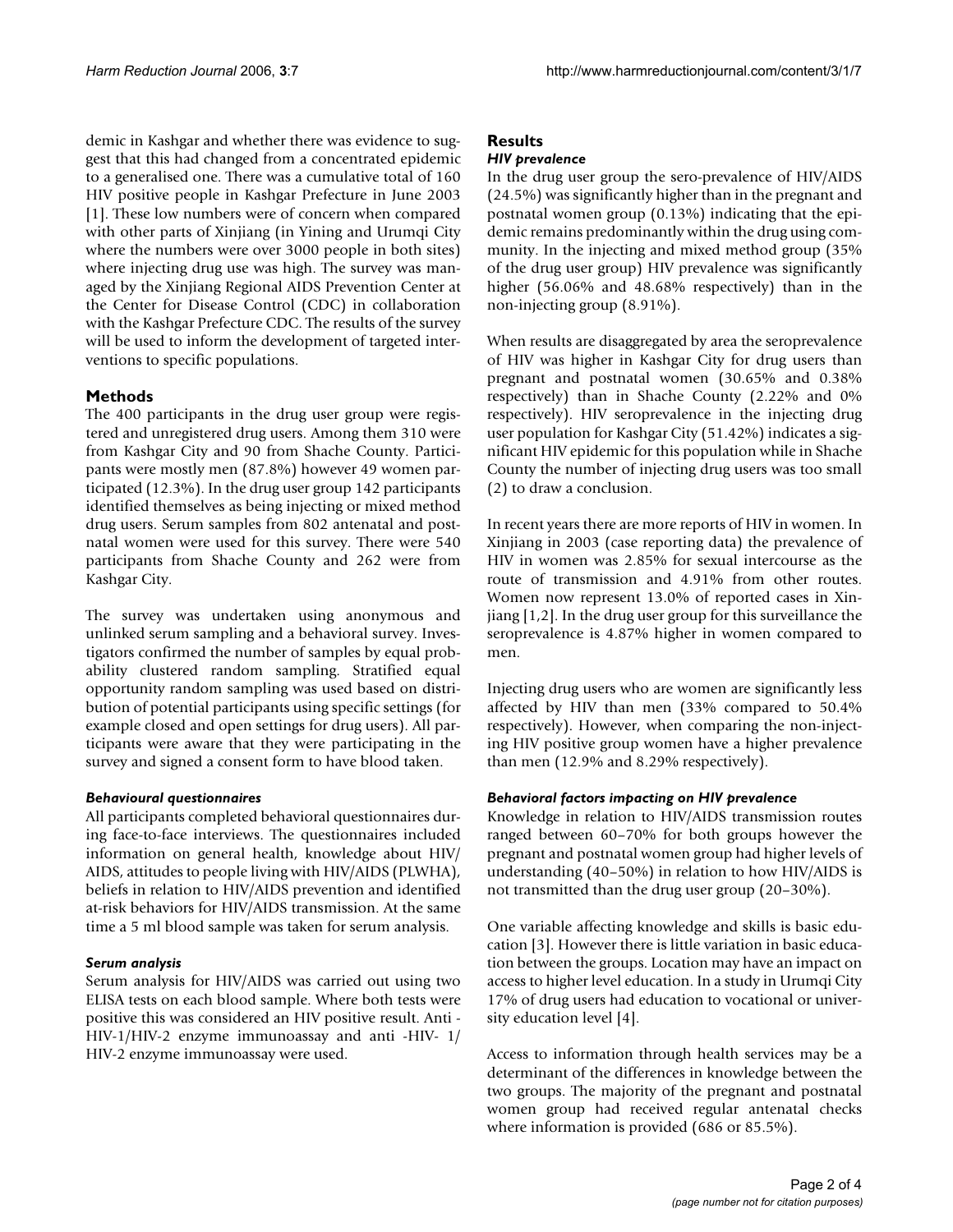Knowledge does not appear to translate into skills such as not sharing injecting equipment and using condoms. Needle sharing is regarded as a common practice in the drug using community in Xinjiang and contributes to the transmission amongst injecting drug users [5,6]. In the behavioral survey only 15% of drug users indicated that they had shared needles in the last month and last six months. However, 34.7% of all participants did not know where to get clean syringes and needles and 37% of participants thought that it was difficult to find clean syringes and needles.

Condom use was low in both groups participating in the surveillance. HIV seroprevalence was significantly linked to condom use in drug users (84.2% in those who had never used a condom as compared to 6.5% in those using a condom each time they had sexual contact).

# **Discussion**

The epidemic in Kashgar City remains concentrated in the drug using population and specifically in the injecting drug using community. HIV prevalence differs between the two sites with higher rates in Kashgar City than in Shache County for drug users. In this survey there are also significantly more injecting drug users in Kashgar City (40.3%) compared to Shache County (2.22%). This indicates behavioral differences and geographic barriers.

There are gender differences. Men who are injecting drug users have higher seroprevalence than women injecting drug users. Women amongst the non-injecting drug using population have a higher HIV seroprevalence than their male counterparts however the actual numbers of women are low.

This may be indicative of women not identifying as injecting drug users or alternatively their contracting HIV through sexual transmission. Women in studies in America who participated in needle and syringe exchange programs were found to be more likely to have IDU sexual partners than men [7]. A larger group of women would have to be surveyed to provide indicative results in relation to the impact of gender.

Reported needle and syringe sharing was 15% as compared to 60% reported in another city in Xinjiang and in other parts of China [5]. However there are many variables affecting perceptions of needle and syringe sharing. These include needle sharing being understood as the provider of the needle or syringe being the "equipment sharer" while the recipient is not [8]; knowledge that needle and syringe sharing is not an allowable practice and therefore was not reported; needle sharing not occurring at each event of drug use; and, a misunderstanding of the behavioral questionnaire or a communication issue between the interviewer and the participant.

For the pregnant and postnatal women group condom use was also very low. Factors such as marital status and presumptive protection related to this, cultural norms related to postnatal sexual relations between couples and the predominant view that condoms are considered to prevent pregnancy influence results for this group.

Levels of knowledge in relation to transmission appear to relate to access to the health system. However, lack of knowledge in relation to how HIV/AIDS is not transmitted raises issues in reducing stigma and discrimination in the community towards people living with HIV/AIDS.

# **Conclusion**

The findings of this survey indicate several key areas of focus for future interventions. These would aim to increase access to knowledge and skills in the general community and in both groups participating in the study. Targeting strategies and implementation programs are critical. Strategies such as peer education have been successfully used to expand a comprehensive harm reduction program in Yining City [9] and this could be applied more broadly in the context. Expansion of harm reduction programs including needle and syringe exchange and access to condoms for injecting drug users is a priority particularly in Kashgar City.

# **Authors' contributions**

MN conceived and coordinated the project, designed the baseline and mid-term review, provided oversight to the data collection, and undertook initial analysis; KW oversaw the project as a whole; JC and YD provided the technical support and managed the collection of data, JW and CW provided support to the development of the manuscript; and WC supervised the management of the project. All authors had input to the manuscript and read and approved the final version.

# **Acknowledgements**

The authors wish to acknowledge the individuals who took part in supporting the recruitment of participants and collection of information for the project. This includes the staff of the Regional CDC in Urumqi and the Prefecture CDC in Kashgar working in collaboration with the Shache County CDC staff. Without the time and effort and commitment of these groups, the project would not have been the success it has been.

### **References**

- 1. Xinjiang Uygur Autonomous Regional Center for Disease Control: **Case Reporting, 2002–2003.** Xinjiang Uygur Autonomous Regional Center for Disease Control.
- 2. Xinjiang Uygur Autonomous Regional Center for Disease Control: **Case Reporting, 2004.** Xinjiang Uygur Autonomous Regional Center for Disease Control.
- 3. UNICEF: **Learning to survive. How education for all would save millions of young people.** 2004.